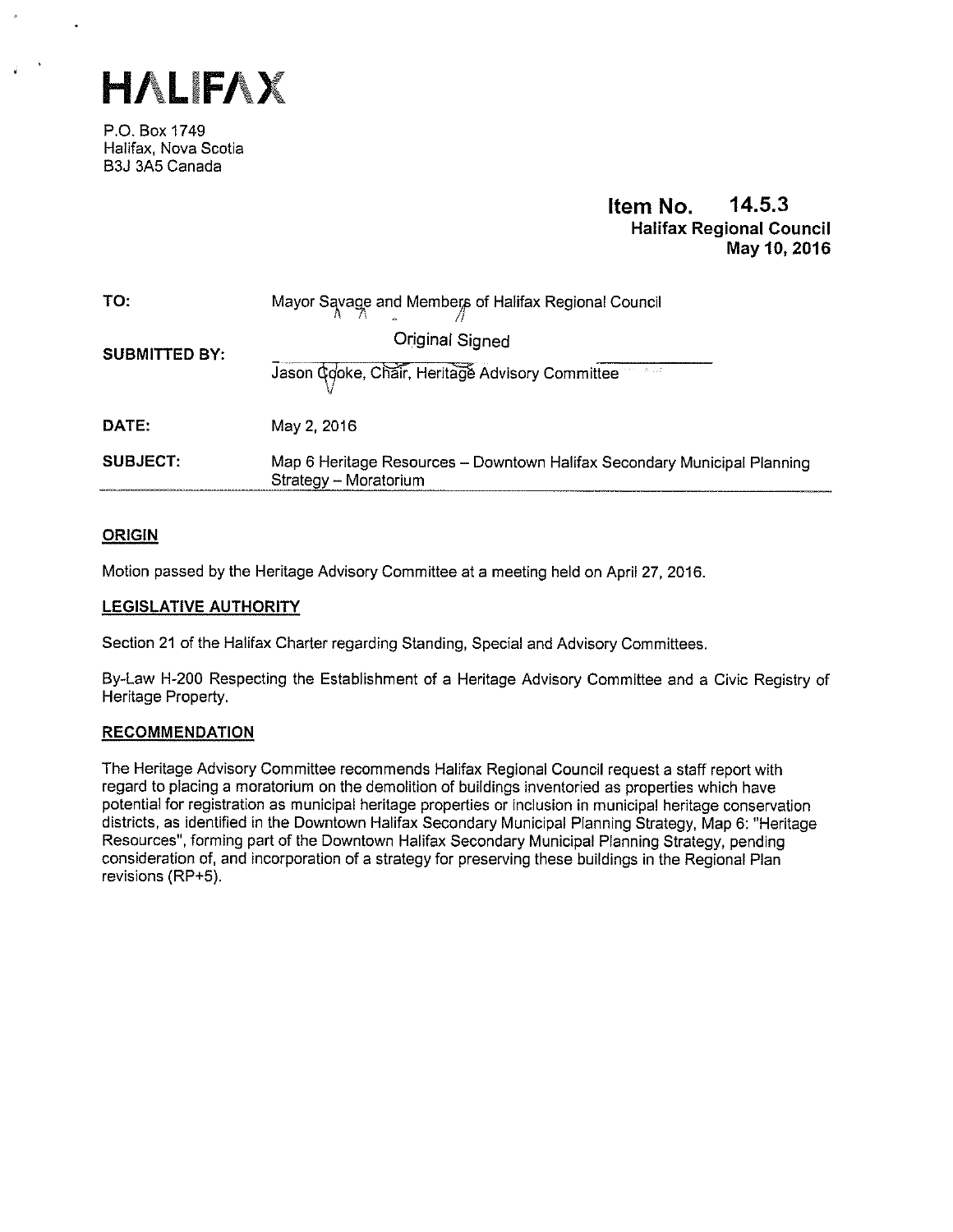## **BACKGROUND**

This matter was brought forward at the March 23, 2016 and the April 27, 2016 Heritage Advisory Committee meetings over concern about the number of heritage buildings identified as 'Potential Heritage Buildings' in Map 6 (Heritage Resources) of the Downtown Halifax Secondary Municipal Planning Strategy, but that lacked the protection that heritage registration provides.

## **DISCUSSION**

In considering this matter, it was noted that the buildings identified in Map 6 as 'Potential Heritage Properties' do not have any protection from demolition. The Committee believes these buildings are a heritage asset to the Municipality and should be recognized as such. The Committee believes there is merit in placing a moratorium on the demolition of these buildings and in giving consideration to strategies that would help protect and preserve the properties. In this regard, the Committee passed a motion recommending that Council ask for a staff report on the matter.

#### FINANCIAL IMPLICATIONS

None with this report. Any associated financial implications associated with this request would have to be identified in a future staff report.

#### COMMUNITY ENGAGEMENT

The Heritage Advisory Committee is an Advisory Committee to Regional Council comprised of 10 volunteer members of the public and two Councillors. The meetings are open to the public and the agendas and minutes are posted at www.Halifax.ca.

#### ENVIRONMENTAL IMPLICATIONS

None.

### **ALTERNATIVES**

The Committee did not provide alternatives.

### ATTACHMENTS

Attachment 1: Map 6 Heritage Resources — Downtown Halifax Secondary Municipal Planning Strategy

A copy of this report can be obtained online at http://www.halifax.ca/council/agendasc/cagenda.php then choose the appropriate meeting date, or by contacting the Office of the Municipal Clerk at 902.4g0,4210, or Fax g02.490.4208.

Report Prepared by: Sheilagh Edmonds, Legislative Assistant, Municipal Clerk's Office 902.490.6520